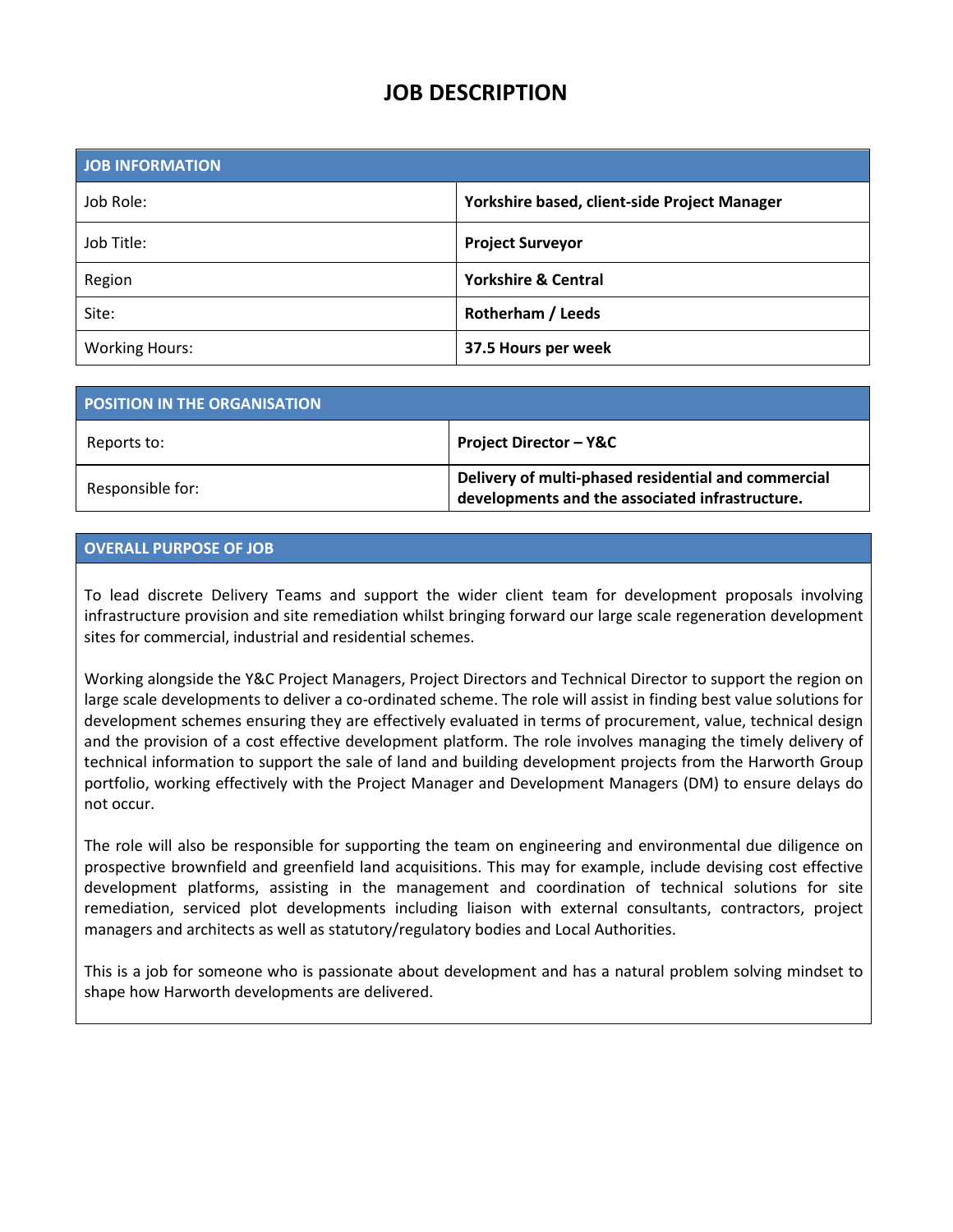## **GENERAL DESCRIPTION – TASK RELATED**

To act as a key point of contact alongside the Project Manager from inception to completion of projects including:

- Client-side Project and Commercial Management for the delivery of infrastructure and remediation to enable residential and commercial building projects covering:
	- $\circ$  Production of phased delivery strategies (alongside the DM) contract strategy and management of procurement processes
	- o Design team procurement and management
	- o Create and maintain Client programme and cost budgets.
	- $\circ$  Identify key regulatory / external approval requirements, constraints and risks associated with project delivery
	- $\circ$  Manage the collation of employer's requirements, managing tender processes, team novation and contract administration
	- $\circ$  Working with diverse project delivery teams both externally and internally, including Director / Board level client interfaces.
	- o Project presentations and negotiations with internal and external client bodies.
	- o Liaison with internal client bodies in relation to sales contract requirements and discharge of contract/planning requirements
	- $\circ$  Financial and cost management for the engineering/construction aspects of discrete schemes
- Advising internal team members on the technical aspects of wider development proposals including:
	- o Engineering details for remediation, buildings, and infrastructure
	- $\circ$  Provision of advice and input into masterplanning and planning applications including design details, programming, and cost implications
	- $\circ$  Input into land sales including advice on plot abnormals, programme, procurement and contract requirements, provision of third party warranties etc
	- o Managing external teams to discharge reserved matters conditions and to collate sales pack information.
- Undertake the necessary project control requirements including:
	- $\circ$  To report on a regular basis to the Project Manager and Directors on key decisions, programme, procurement, quality, and cost issues
	- o Manage cashflow for discrete projects on a monthly basis and to report/manage variations
	- $\circ$  To be aware and implement new technologies and techniques into specific projects to ensure that the company meets planning legislation requirements and produce the most appropriate finished product
	- $\circ$  To input into and maintain delivery cost plans whilst working with external quantity surveyors.
	- $\circ$  To set the procurement strategies for individual projects in the context of the wider development requirements

## **QUALIFICATIONS:**

An engineer holding an equivalent relevant professional qualification (MRICS MICE or MAPM) or a chartered surveyor and be able to provide evidence of continuing career development. You should have relevant experience in the procurement and delivery of brownfield and greenfield regeneration projects with a focus on infrastructure/civil engineering/earthworks, with both design management and contract management skills.